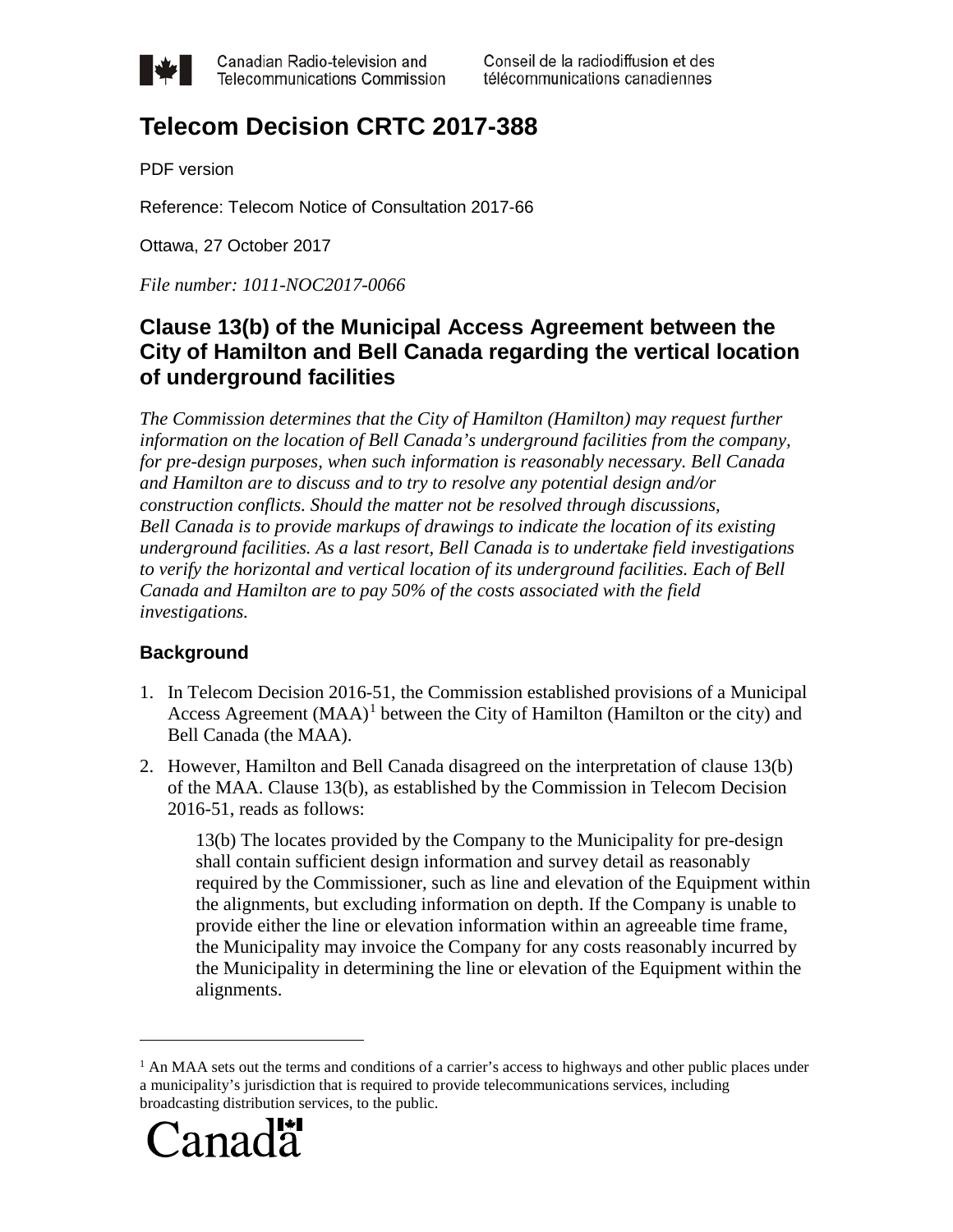- 3. On 10 March 2017, the Commission issued Telecom Notice of Consultation 2017-66, in which it stated that it would be appropriate to review the obligations set out in clause 13(b) of the MAA regarding the vertical location of underground facilities. The proceeding was initiated as a result of correspondence between the parties and the Commission, including Commission staff, in which it was questioned whether Hamilton could, under clause 13(b), require Bell Canada to provide the city with the vertical coordinates of the company's underground facilities expressed in terms of elevation relative to sea level.
- 4. The Commission received interventions from the City of Calgary (Calgary), Hamilton, the Federation of Canadian Municipalities (FCM), the Independent Telecommunications Providers Association (ITPA), and one individual. The Commission also received joint and individual interventions from Cogeco Communications Inc., on behalf of Cogeco Connexion Inc.; Quebecor Media Inc., on behalf of Videotron G.P.; Rogers Communications Canada Inc.; Shaw Communications Inc.; TELUS Communications Company; and Zayo Canada Inc. (collectively, the Carriers). The public record of this proceeding, which closed on 27 June 2017, is available on the Commission's website at [www.crtc.gc.ca](http://www.crtc.gc.ca/) or by using the file number provided above.

#### **Issues**

- 5. The Commission has identified the following issues to be addressed in this decision:
	- Should Bell Canada, pursuant to clause 13(b) of its MAA with Hamilton, be required to provide the vertical coordinates of its underground facilities to Hamilton for pre-design purposes upon request?
	- If yes, under what terms and conditions should the coordinates be provided?

# **Should Bell Canada, pursuant to clause 13(b) of its MAA with Hamilton, be required to provide the vertical coordinates of its underground facilities to Hamilton for pre-design purposes upon request?**

#### **Positions of parties**

- 6. Hamilton submitted that the proliferation of underground facilities in rights of way  $(ROWs)^2$  $(ROWs)^2$  leads to situations in which it is critical that the city be able to properly locate the placement of existing facilities when it engages in pre-design. It submitted that having such information serves to reduce costs and delays in the planning and execution of underground work while also providing safety benefits.
- 7. Hamilton submitted that the coordinates should be provided in metres above sea level (MASL), not in terms of depth of cover, since once placed in ROWs, underground facilities do not move, even if the surface changes.

<span id="page-1-0"></span> $^{2}$  A right of way is a section of land where access is open to anyone who may need to travel through it. In a municipal context, this includes roads, sidewalks, and public parks.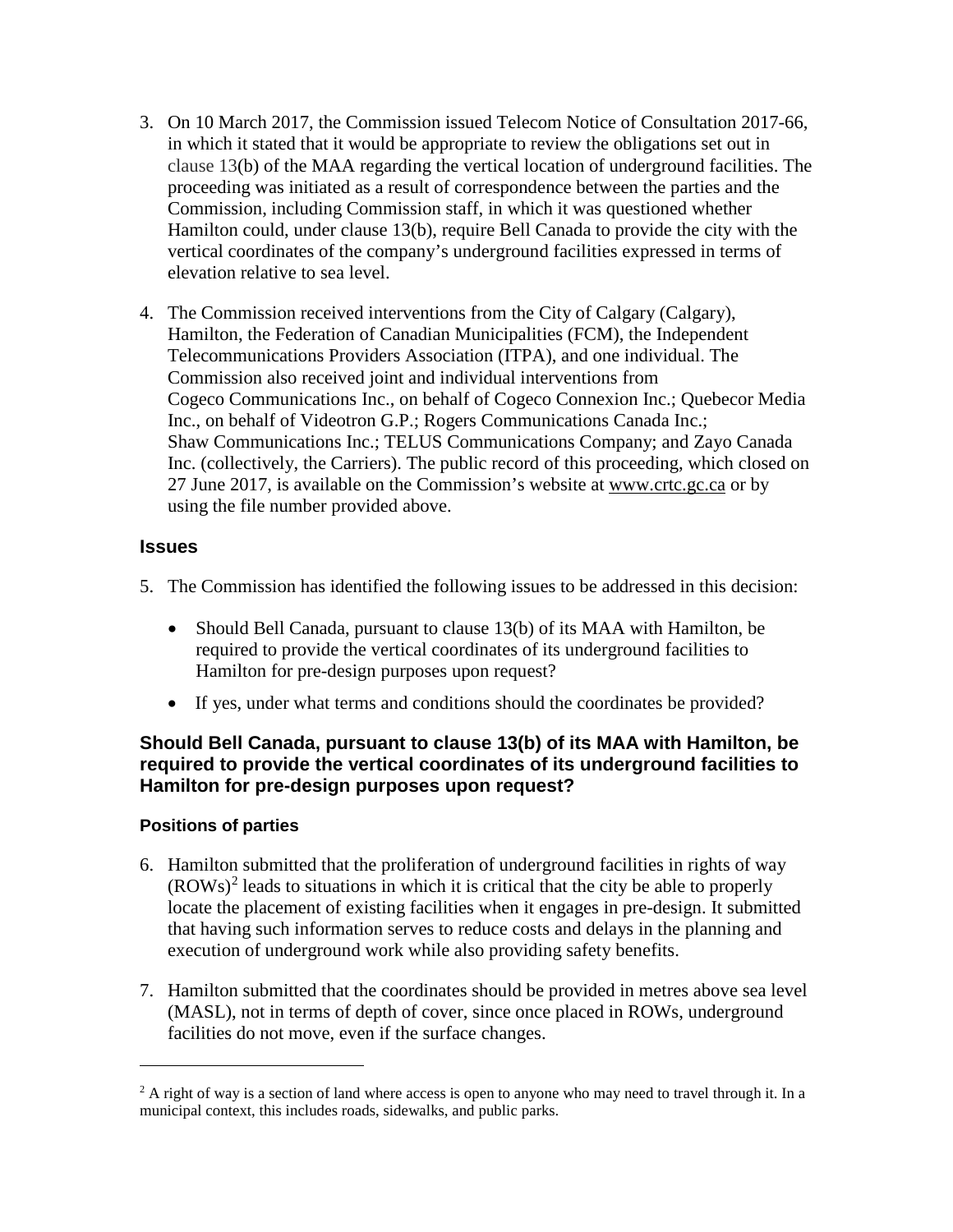- 8. Hamilton argued that providing it with the means to require the provision of vertical coordinates of underground facilities would align with industry standards, and that there is great value in having Bell Canada conform to such standards. Hamilton referred to standards from the Canadian Standards Association, the American Society of Civil Engineers, and the Transportation Association of Canada. Hamilton claimed that adhering to any of these standards would promote predictability, safety, and certainty for all ROW users. Conversely, it argued that not adhering to them, as has been the case in the past with Bell Canada, may result in parties disagreeing on the level of detail to be provided on the location of installed facilities. This could lead to project delays and additional workaround costs, which are ultimately borne by taxpayers.
- 9. Hamilton argued that obtaining vertical coordinates should be a cost-neutral exercise for the city. It submitted that the costs associated with locating Bell Canada's underground facilities are causal to the presence of these facilities and, therefore, Bell Canada should bear these costs, not taxpayers.
- 10. Hamilton indicated that requests for vertical coordinates for pre-design purposes are relatively rare since such requests are made only when the information is reasonably needed, such as when facilities lie within a complicated ROW where multiple facilities converge upon one another. It noted that in the past three years, only 14 out of 120 jobs involving subsurface work, or 11.6%, involved requests for vertical coordinates. Hamilton indicated that while vertical coordinates are not required for every Bell Canada installation, the city needs to be able to ensure that new facilities placed in the subsurface will not interfere with what is already in the ground. According to Hamilton, with no vertical coordinate information, it is impossible to know (i) the distance between facilities as they criss-cross one another, or (ii) how far below grade they are.
- 11. In response to Commission requests for information, Hamilton submitted that while the clause for pre-designs in its current and past MAAs does not specifically refer to vertical coordinates, the city believes that the language in those MAAs is sufficiently broad to allow it to require such coordinates, when reasonably needed.
- 12. Hamilton also submitted that when the vertical coordinates of underground facilities are required, the utility provider pays to acquire such information, which is provided in MASL. Hamilton indicated that the price estimates provided by the city (\$5,000) and Bell Canada (\$7,200) represent the reasonable upper ranges associated with obtaining vertical coordinates, but that having such information would result in savings in the long run since it would prevent incidents and delays from occurring during construction.
- 13. Calgary argued that carriers should be required to provide vertical coordinates in elevation relative to a recognized standard, such as sea level, since modern cities are complex and ROWs must be carefully managed with increasingly sophisticated tools. It also argued that vertical coordinates should be provided for all facilities in cases where the municipality has indicated a need for that information, regardless of when the facilities were installed.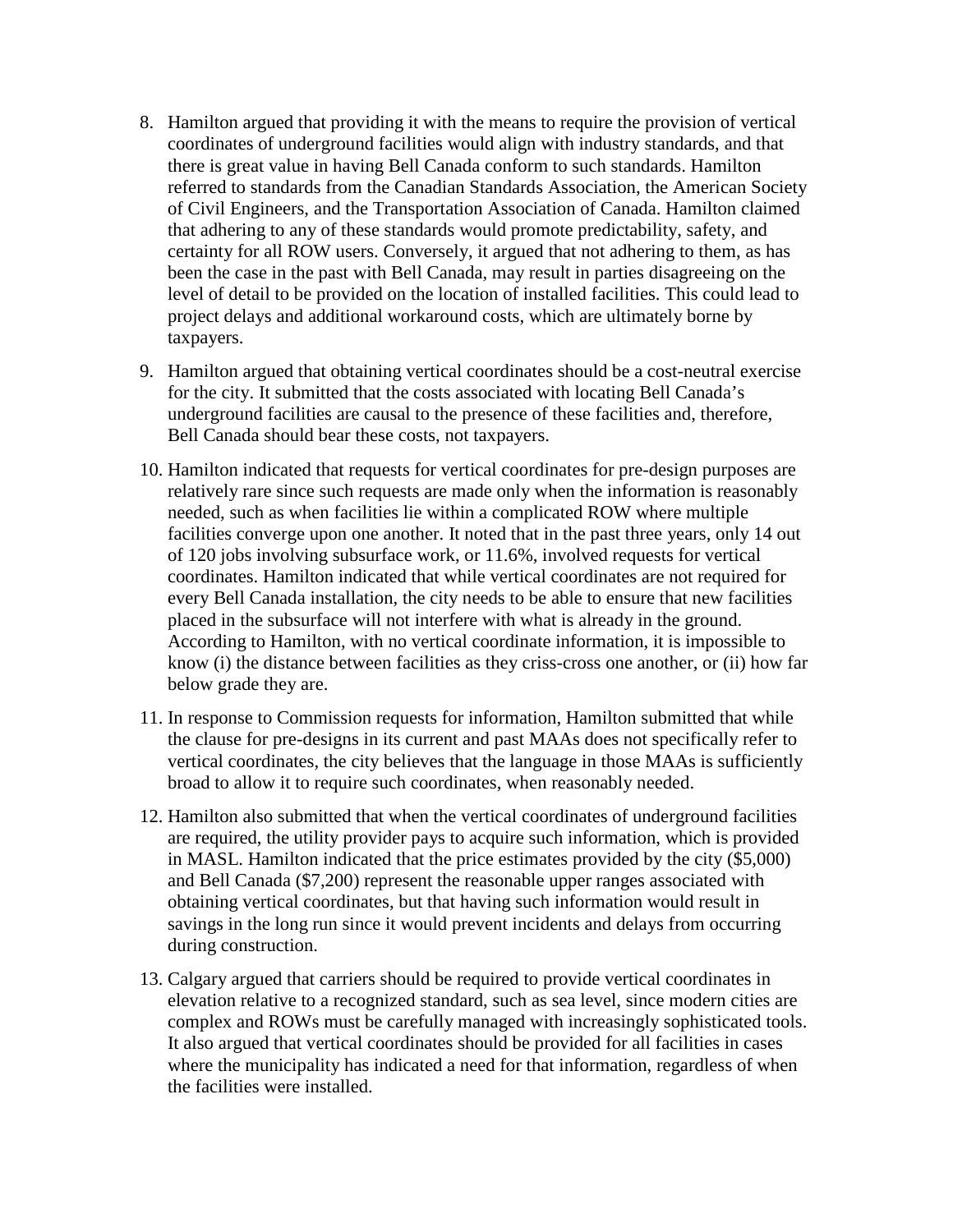- 14. Calgary further submitted that vertical coordinates enable municipalities to more efficiently allocate space within ROWs that might appear to be "full" when viewed in two dimensions, but that have free space when vertical space is considered.
- 15. The FCM submitted that municipalities must have the flexibility to obtain vertical coordinates for specific sites or projects when required for design and planning purposes. Vertical coordinates are (i) critical, since they help with the design of projects in such a way that prevents conflicts between ROW users, and (ii) useful in making early determinations concerning the possible relocation of infrastructure.
- 16. The FCM also submitted that when a municipality requires this information, carriers should cover the costs of acquiring it. The costs should not be imposed on local taxpayers.
- 17. Bell Canada argued that the provision of vertical coordinates for underground facilities is not standard practice for telecommunications service providers and other utility providers.
- 18. Further, Bell Canada argued that providing vertical coordinates in MASL would amount to providing more information than would otherwise be available through a locate request, as currently provided. It noted that no member of Ontario One Call<sup>[3](#page-3-0)</sup> is mandated to provide vertical coordinates as part of their findings.
- 19. In addition, Bell Canada argued that Hamilton made submissions relyiant upon non-binding standards that do not support the position that it is industry standard for carriers and utility providers to provide vertical coordinate information upon request.
- 20. Bell Canada also noted the potential financial impact of having to provide vertical coordinates for underground facilities. Bell Canada submitted that even if vertical coordinates are requested for only 11.6% of all jobs involving subsurface work, as Hamilton claimed, the reality is that at an average cost of \$5,000 to \$7,200 per municipal locate request, the company would be faced with a colossal increase in its yearly costs for municipal locate requests.
- 21. In response to Commission requests for information, Bell Canada indicated that some of the MAAs to which it is currently a party require that vertical coordinates be provided as part of the "as-built" drawings, [4](#page-3-1) while under other MAAs, vertical coordinates are to be provided if the location of the facilities cannot be identified and there exists a risk of damage or conflict.

<span id="page-3-0"></span><sup>&</sup>lt;sup>3</sup> Ontario One Call is a contact centre that receives excavation locate requests. It notifies infrastructure owners (members) of excavation requests. These members then identify, with markings on the ground, the location of underground facilities and deliver a written document containing information on the location of the underground facilities.

<span id="page-3-1"></span><sup>4</sup> "As-built" refers to revised sets of drawings submitted upon completion of a project. They reflect all changes made in the specifications and working drawings during the construction process and show the final elements of the work completed.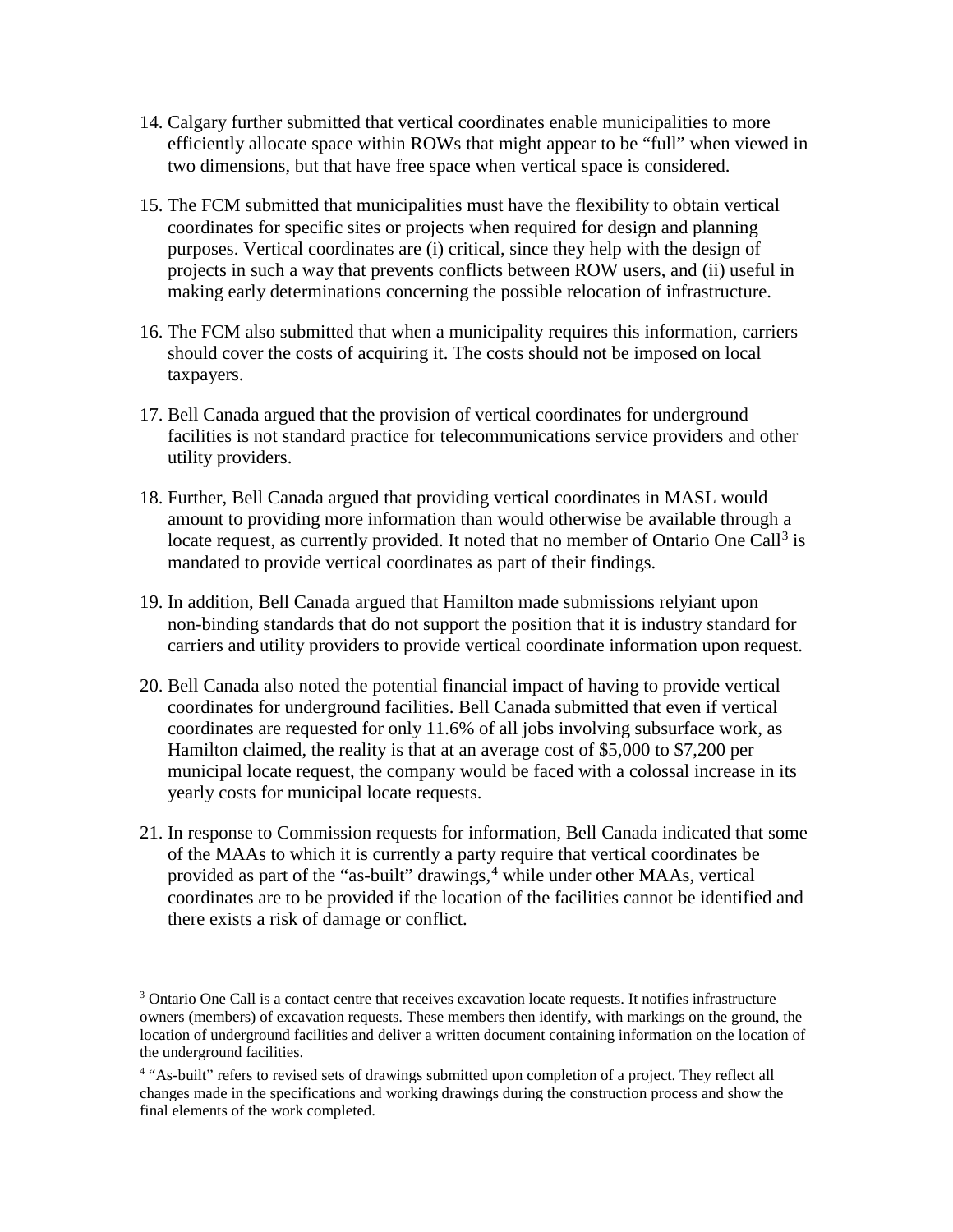- 22. Bell Canada also indicated that on some occasions, it will verify the depth of its facilities in the pre-design stage of projects where it anticipates potential conflict with existing infrastructure, and in cases where doing so could avoid a costlier relocation of its facilities. Bell Canada further indicated that although vertical coordinates could be obtained at the time of construction, these coordinates would be costly to obtain and should not be relied upon in lieu of hand digging to expose facilities prior to conducting work.
- 23. Bell Canada submitted that one of the challenges in providing vertical coordinates comes from the fact that the majority of its buried projects now involve directional boring, or direct drilling, which is a steerable trenchless method of installing underground conduit, or cables, in a shallow arc along a prescribed bore path using a surface-launched drilling rig. While the directional boring unit can measure the depth and angle at which it is digging, this information is compared to grade, since construction crews do not have the tools or expertise to accurately measure the elevation relative to sea level.
- 24. Bell Canada noted that because the bore path can be drilled on an angle, and at varying angles below ground, the depth of facilities is not necessarily the same at various points along the bore path. Given that the facilities are not exposed, the company would need to "daylight" the underground facilities (dig holes to expose them) to obtain vertical coordinates in MASL at every point along the bore path. Not only is daylighting significantly more costly than simply indicating the location of the underground facilities with markings on the ground, but it also results in the digging of holes when a technique that was meant to avoid this was used for installation.
- 25. The Carriers submitted that there is no benefit that outweighs the cost of introducing a requirement to provide vertical coordinates. They argued that field locates (markings on the ground), which confirm the horizontal location of facilities, are sufficient to eliminate conflict with existing underground facilities. Furthermore, the Carriers submitted that it was unclear why a municipality would require vertical coordinates, since depths are already defined in a municipality's standards and all utilities are required to build to these depths.
- 26. According to the Carriers, obtaining the vertical coordinates of underground facilities that are already installed is counter-productive, since it would require excavation in the ROW, an activity that municipalities discourage, to produce information that has little to no value. It would also defeat the purpose of directional drilling, which is to minimize excavation. They also argued that the costs would be onerous and excessive. Further, the Carriers indicated that few, if any, of their MAAs with municipalities require the provision of vertical coordinates.
- 27. The ITPA supported Bell Canada's submissions. It submitted that mandating carriers to provide vertical coordinates of underground facilities would be a departure from current industry practice and would have significant financial impacts on its members, which are smaller telecommunications service providers.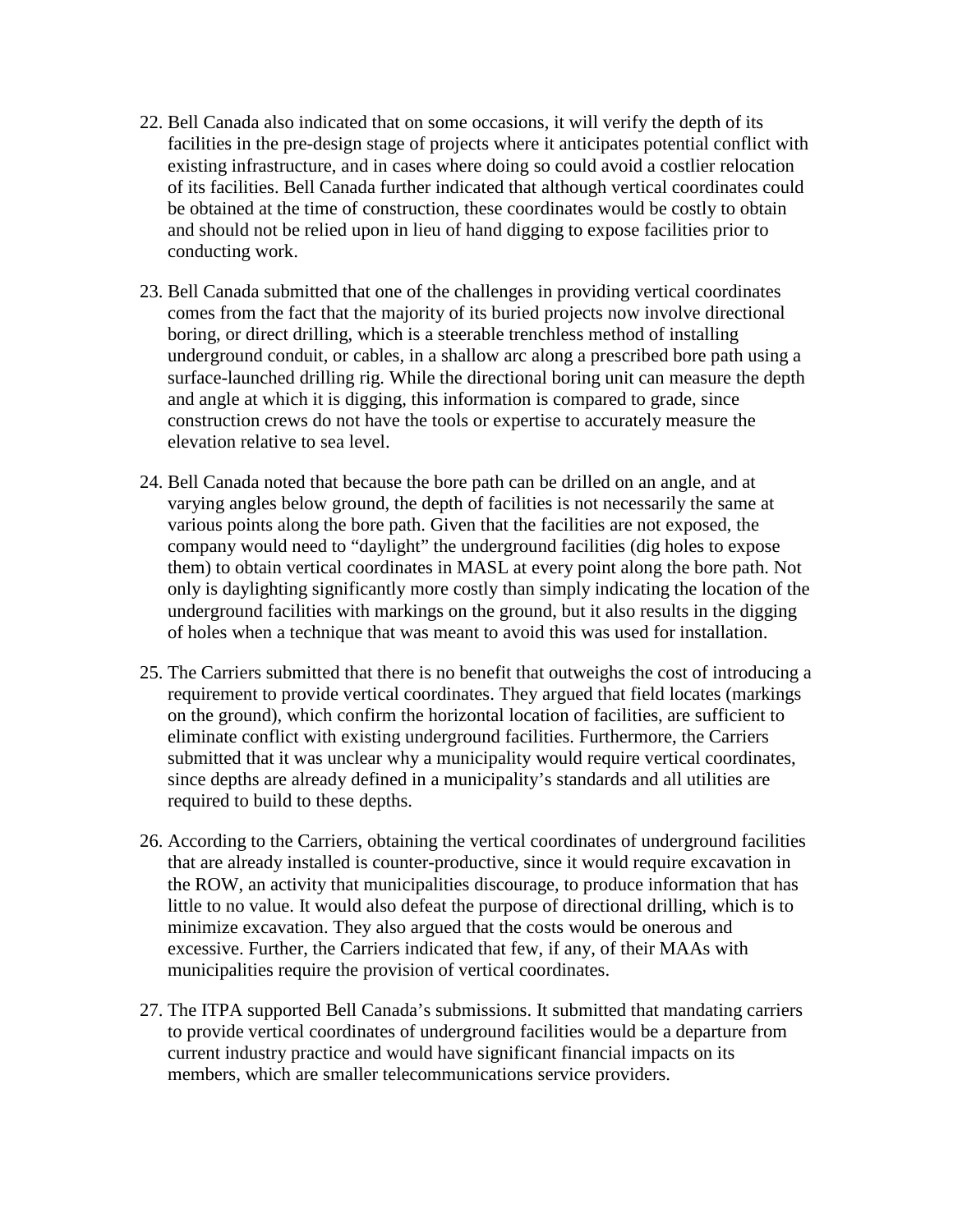#### **Commission's analysis and determinations**

- 28. Based on the record of this proceeding, an MAA requirement to provide vertical coordinates for underground facilities appears to be rare. Furthermore, while Hamilton argued that vertical coordinates of underground facilities for pre-design purposes provide a level of detail that may be useful, it also indicated that in over 88% of the jobs involving subsurface work in the past three years, it did not need such information from Bell Canada, indicating that the level of detail Hamilton currently obtains from Bell Canada for pre-design purposes is sufficient in most instances. Hamilton also indicated that vertical coordinates of underground facilities for pre-design purposes are requested only when such information is reasonably necessary.
- 29. However, the Commission notes the submissions of municipalities that, as the amount and complexity of underground facilities in ROWs increases, municipalities are finding the option to obtain vertical coordinates more desirable. For example, more and more facilities are being installed in narrow spaces, which may result in the facilities being installed one atop another. Accordingly, there may be value, in some instances, to Bell Canada providing the vertical coordinates of its underground facilities to Hamilton for pre-design purposes.
- 30. In light of the above, the Commission determines that Bell Canada is to provide to Hamilton, upon request and only when the Commissioner deems it reasonably necessary, the vertical coordinates of its underground facilities for pre-design purposes.
- 31. In Telecom Notice of Consultation 2017-66, the Commission asked whether its findings should apply to underground facilities that are already installed, or only to underground facilities installed after the Commission's decision is issued. Considering that information about the location of underground facilities could be beneficial to Hamilton for the purpose of pre-design, the Commission's determinations will apply to all of Bell Canada's underground facilities installed at the time of Hamilton's request, regardless of whether they were installed prior to the issuance of this decision or subsequently.

# **Under what terms and conditions should the coordinates be provided?**

- 32. The Commission is of the view that Bell Canada and Hamilton should first discuss and try to resolve any potential design and/or construction conflicts. If the matter cannot be resolved through discussions, Bell Canada should provide markups of drawings to indicate the location of its existing underground facilities in the area of the proposed project associated with the request for information on the location of underground facilities.
- 33. If the prior methods are not sufficient to resolve the conflicts, the Commission considers that it would be appropriate, as a last resort, for Bell Canada to undertake field investigations to verify the horizontal and vertical location of these facilities.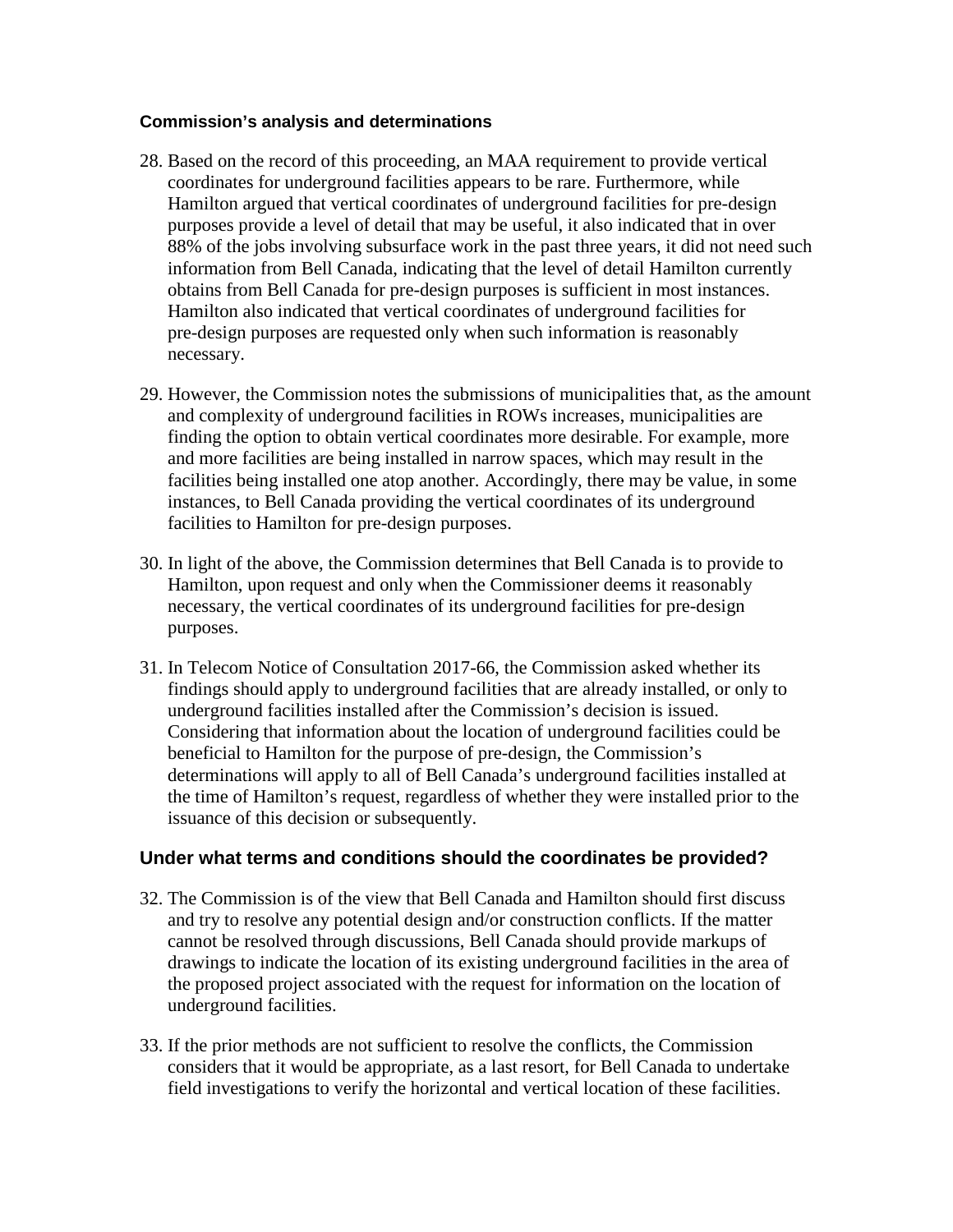The vertical coordinates should be provided in the format chosen by Hamilton and within a degree of accuracy agreed upon by Hamilton and Bell Canada.

- 34. In terms of the costs associated with the field investigations, the Commission considers that a 50/50 cost-sharing option would be reasonable. This would help ensure that Hamilton requests vertical coordinates only when truly reasonably necessary, and should also encourage Bell Canada to keep the most detailed coordinate information possible when installing underground facilities.
- 35. Further, this approach recognizes that there is a cost to Bell Canada of having its facilities installed in Hamilton's ROWs, while also recognizing that it is appropriate that there be a certain cost to the city for obtaining data that it considers to be necessary. Finally, this approach is consistent with other provisions of the MAA, such as clause  $9(d)$ ,<sup>[5](#page-6-0)</sup> under which costs are shared equally.
- 36. In light of the above, clause 13(b) of the MAA between Hamilton and Bell Canada, as set out in the Appendix to Telecom Decision 2016-51, shall now read as follows:

13(b) The locates provided by the Company to the Municipality for pre-design shall contain sufficient design information and survey detail as reasonably required by the Commissioner, such as line and elevation of the Equipment within the alignments.

If the Company is unable to provide either the line or elevation information within an agreed-upon time frame, the Municipality may invoice the Company for any costs reasonably incurred by the Municipality in determining the line or elevation of the Equipment within the alignments.

With respect to underground facilities, if the Commissioner finds that the locates provided by the Company to the Municipality for pre-design do not contain sufficient design information and survey detail, the Municipality may request further information on the location of these facilities, when such information is reasonably necessary. When a request is made for further information on the location of underground facilities, the Company and the Municipality are to proceed as follows:

- First, the Company and the Municipality are to discuss and try to resolve any potential design and/or construction conflicts.
- Should the matter not be resolved through discussions, the Company is to provide markups of drawings to indicate the location of its existing underground facilities in the area of the proposed project giving rise to the request for information on the location of underground facilities.

<span id="page-6-0"></span><sup>&</sup>lt;sup>5</sup> Clause 9(d) states the following: (Conditions of Work) On-going inspections, and/or follow-up monitoring, of the Company's installations and Work, for conformance with the terms and conditions of a Road Occupancy Permit, may be conducted by the Municipality, as the Municipality deems reasonably necessary, at a cost shared equally between the City and the Company.